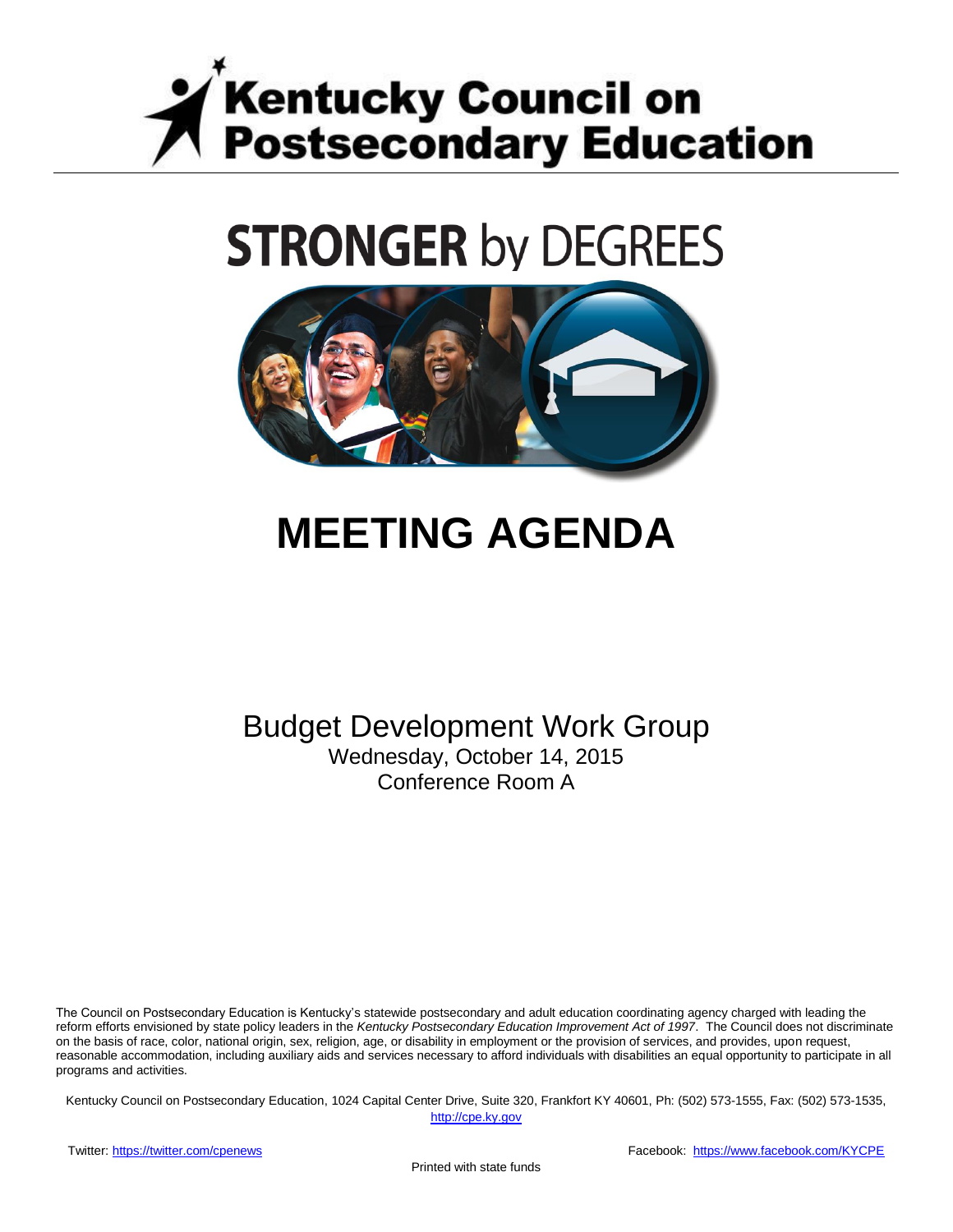#### **AGENDA** Budget Development Work Group

#### Council on Postsecondary Education Wednesday, October 14, 2015 1:00 PM Conference Room A

1. Opening Remarks

### 2. 2016-18 Budget Recommendation 3

- a. Operating Funds
- b. Trust Funds
- c. Capital Projects
- d. Agency Budget
- 3. Update on Performance Metrics 7

#### 4. Other Business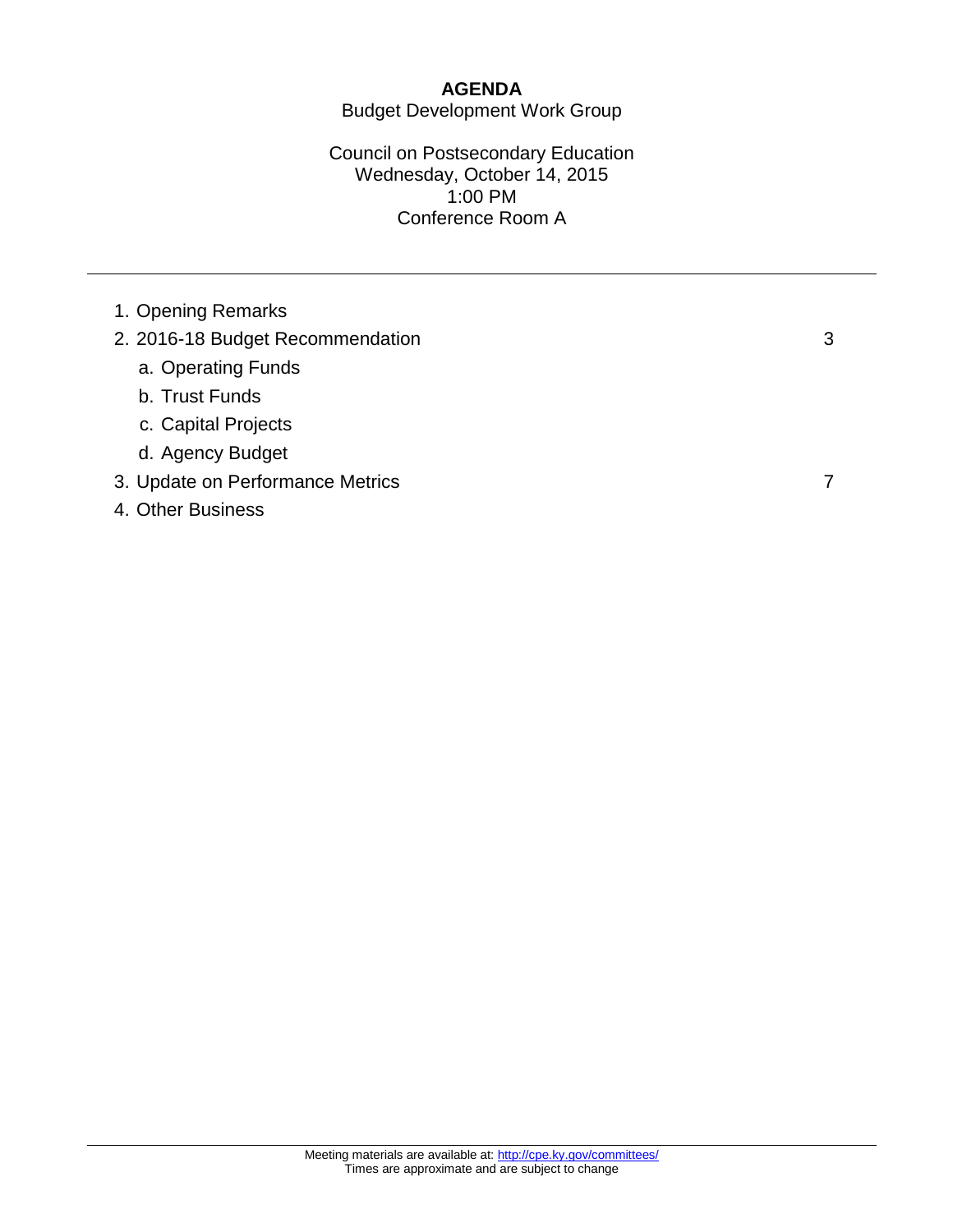### **Operating Funds Proposed Funding Level (In Millions)**

| <b>Funding Category</b>               | <b>Fiscal Year</b><br>$2016 - 17$ | <b>Fiscal Year</b><br>2017-18 |  |
|---------------------------------------|-----------------------------------|-------------------------------|--|
| <b>Performance Funding</b>            | \$43.4                            | \$86.7                        |  |
| <b>Centers of Research Excellence</b> | 6.0                               | 12.0                          |  |
| <b>Equity Adjustment</b>              | 7.9                               | 15.8                          |  |
| <b>KSU Recruitment and Retention</b>  | 2.7                               | 1.8                           |  |
| <b>KSU Land Grant Match</b>           | 2.7                               | 2.7                           |  |
| <b>KCTCS Tuition Stabilization</b>    | 1.8                               | 3.5                           |  |
| <b>Program Totals</b>                 | \$64.5                            | \$122.6                       |  |
| % Increase on FY16 Base (\$914.9 M)   | 7.0%                              | 13.4%                         |  |

 $\omega$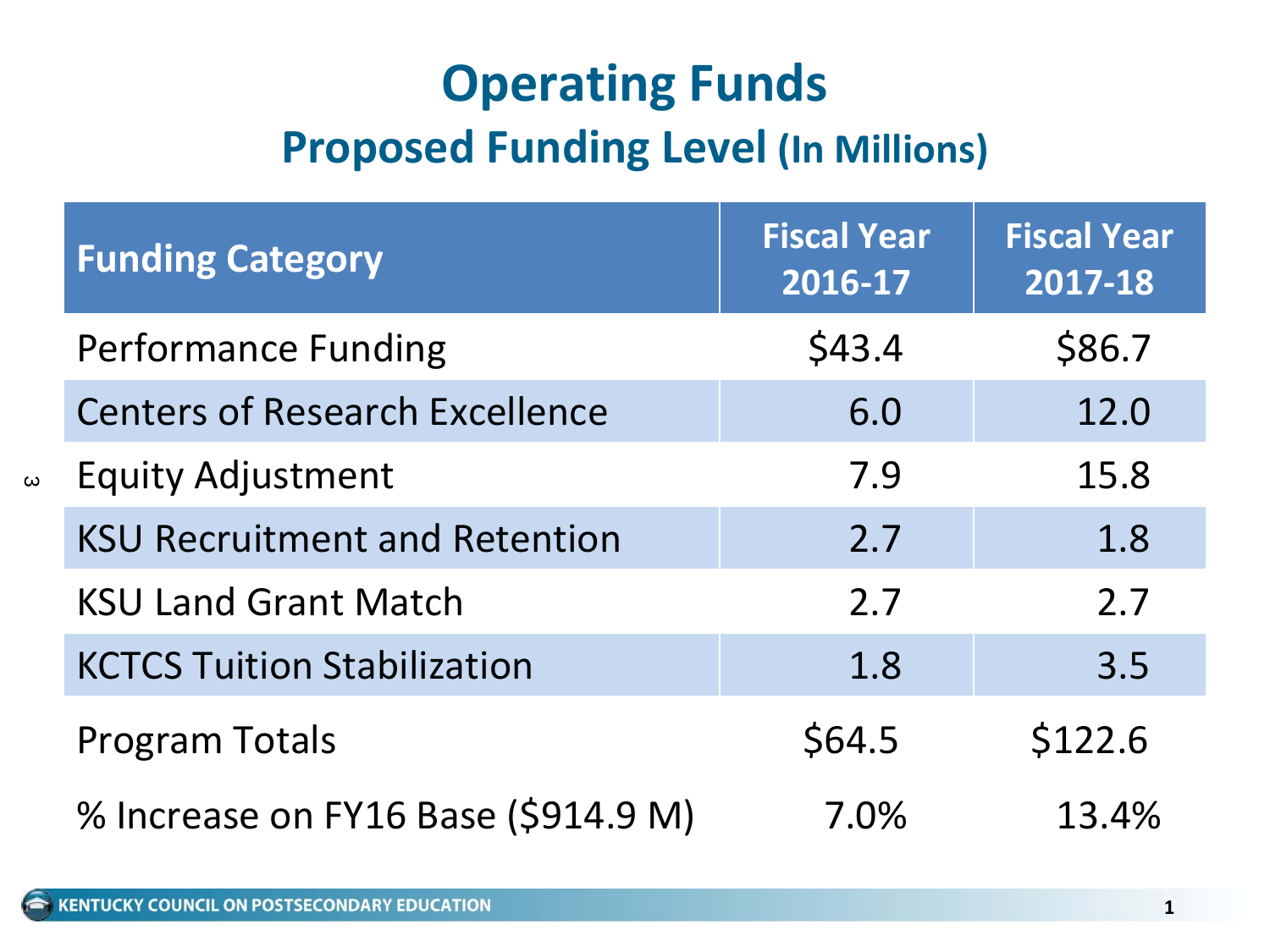## **Trust Funds Proposed Funding Level (In Millions)**

| <b>Funding Category</b>                    | <b>Requested</b><br><b>Bond Funds</b> | 2017-18<br><b>Debt Service</b> |  |
|--------------------------------------------|---------------------------------------|--------------------------------|--|
| <b>Bucks for Brains:</b>                   |                                       |                                |  |
| <b>Research Challenge Trust Fund</b>       | \$100.0                               | \$9.5                          |  |
| <b>Comprehensive University Excellence</b> | 20.0                                  | 1.9                            |  |
| <b>Workforce Development Trust Fund</b>    | 5.0                                   | 0.5                            |  |
| <b>Program Totals</b>                      | \$125.0                               | \$11.9                         |  |
| % Increase on FY16 Base (\$914.9 M)        | <b>NA</b>                             | <b>NA</b>                      |  |

Note: If requested funding is authorized, it is anticipated that \$100.0 million in RCTF, \$20.0 million in CUETF, and \$5.0 million in WDTF appropriations will be maintained in trust funds pending distribution to postsecondary institutions in accordance with Council approved guidelines.

 $\Delta$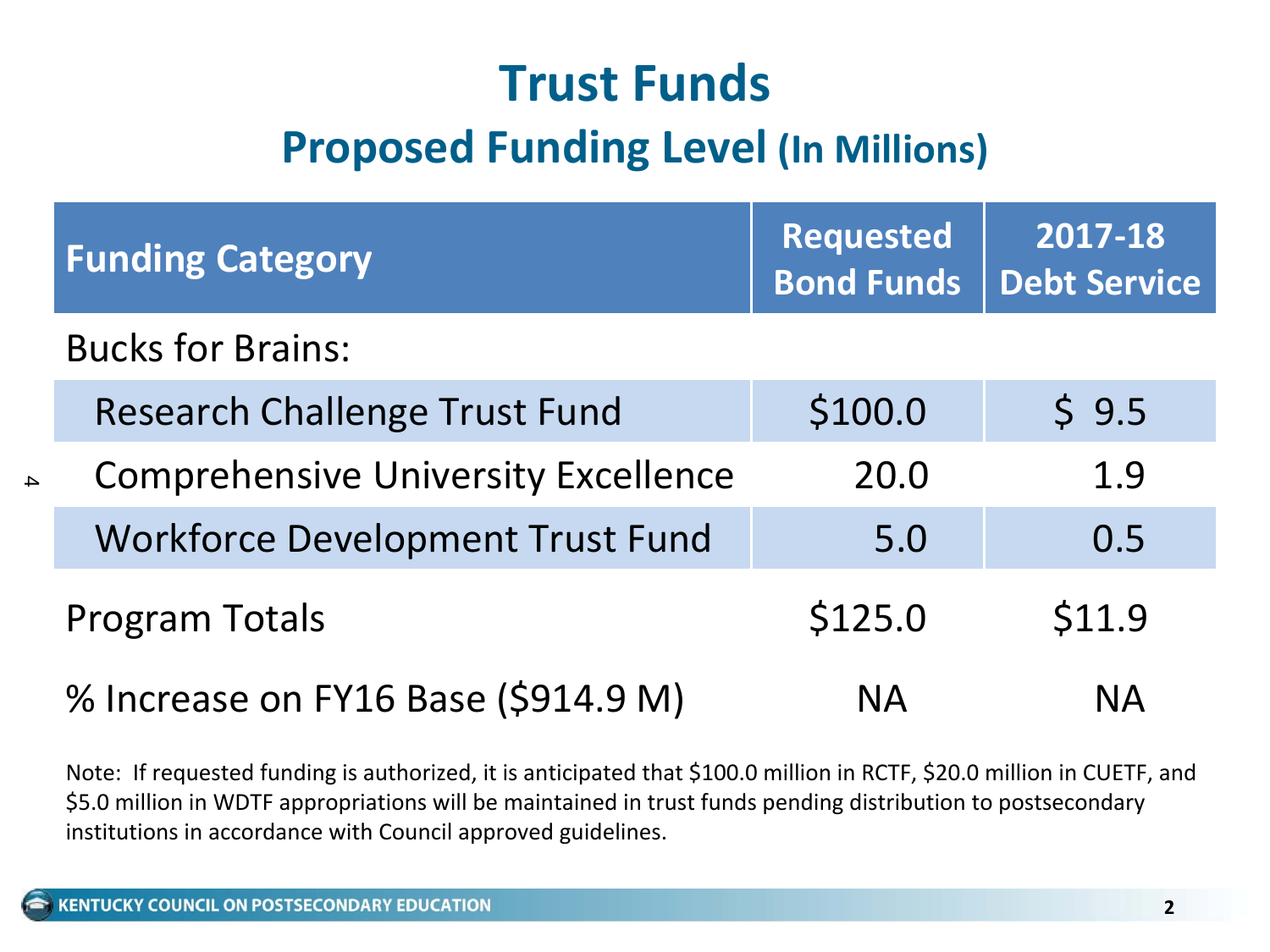### **Capital Projects Proposed Funding Level (In Millions)**

|  | <b>Funding Category</b>                  | <b>Requested</b><br><b>Bond Funds</b> | 2017-18<br><b>Debt Service</b> |
|--|------------------------------------------|---------------------------------------|--------------------------------|
|  | <b>Asset Preservation and Renovation</b> | \$288.0                               | \$25.3                         |
|  | <b>New and Expanded Space</b>            | 312.0                                 | 27.4                           |
|  | ∞ Information Technology                 | 40.0                                  | 5.2                            |
|  | <b>Agency Bond Authority</b>             | <b>TBD</b>                            |                                |
|  | Institutionally Funded Investments       | TBD                                   |                                |
|  | <b>Total Request</b>                     | \$640.0                               | \$57.8                         |
|  | % Increase on FY16 Base (\$914.9 M)      | <b>NA</b>                             | <b>NA</b>                      |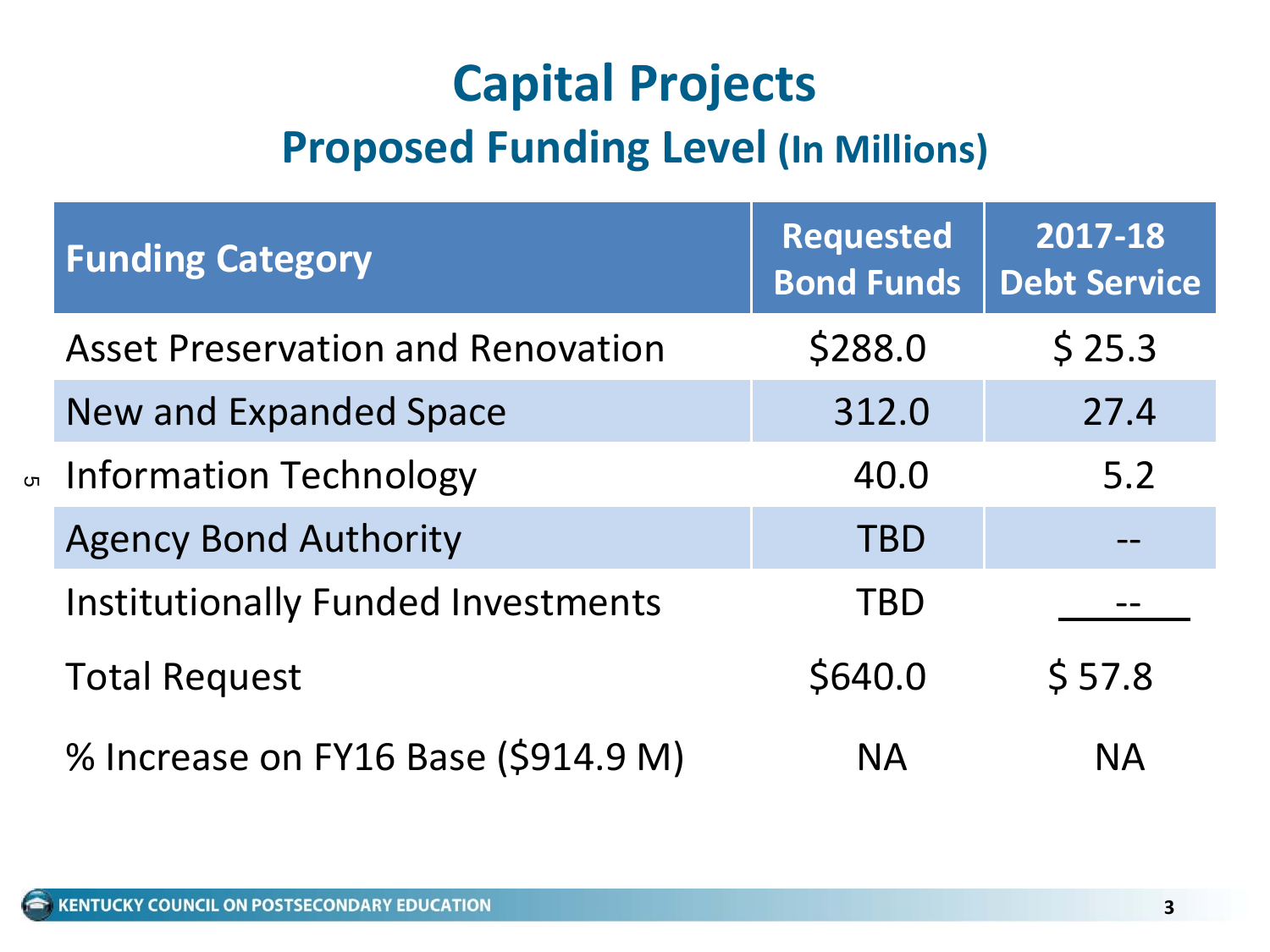### **Agency Budget Proposed Funding Increase (In Millions)**

| <b>Funding Category</b>                             | <b>Fiscal Year</b><br>2016-17 | <b>Fiscal Year</b><br>2017-18 |
|-----------------------------------------------------|-------------------------------|-------------------------------|
| <b>Agency Operations</b>                            | \$0.9                         | \$1.2                         |
| <b>Adult Education</b>                              | 1.4                           | 2.6                           |
| <b>Student Aid and Assistance</b>                   | 0.3                           |                               |
| <b>Technology and Academic Support</b>              | 0.2                           |                               |
| <b>Research and Economic Development</b>            | 0.1                           | 0.3                           |
| <b>Total Request</b>                                | \$2.9                         | \$5.0                         |
| % Increase on FY16 Base (\$42.9 M)                  | 6.8%                          |                               |
| Commonwealth College (Operating Funds) <sup>1</sup> | \$2.4                         | S2.4                          |

 $^{\text{1}}\,$  If authorized and funded, Commonwealth College will be added as a major expenditure category for 2016-18.

 $\sigma$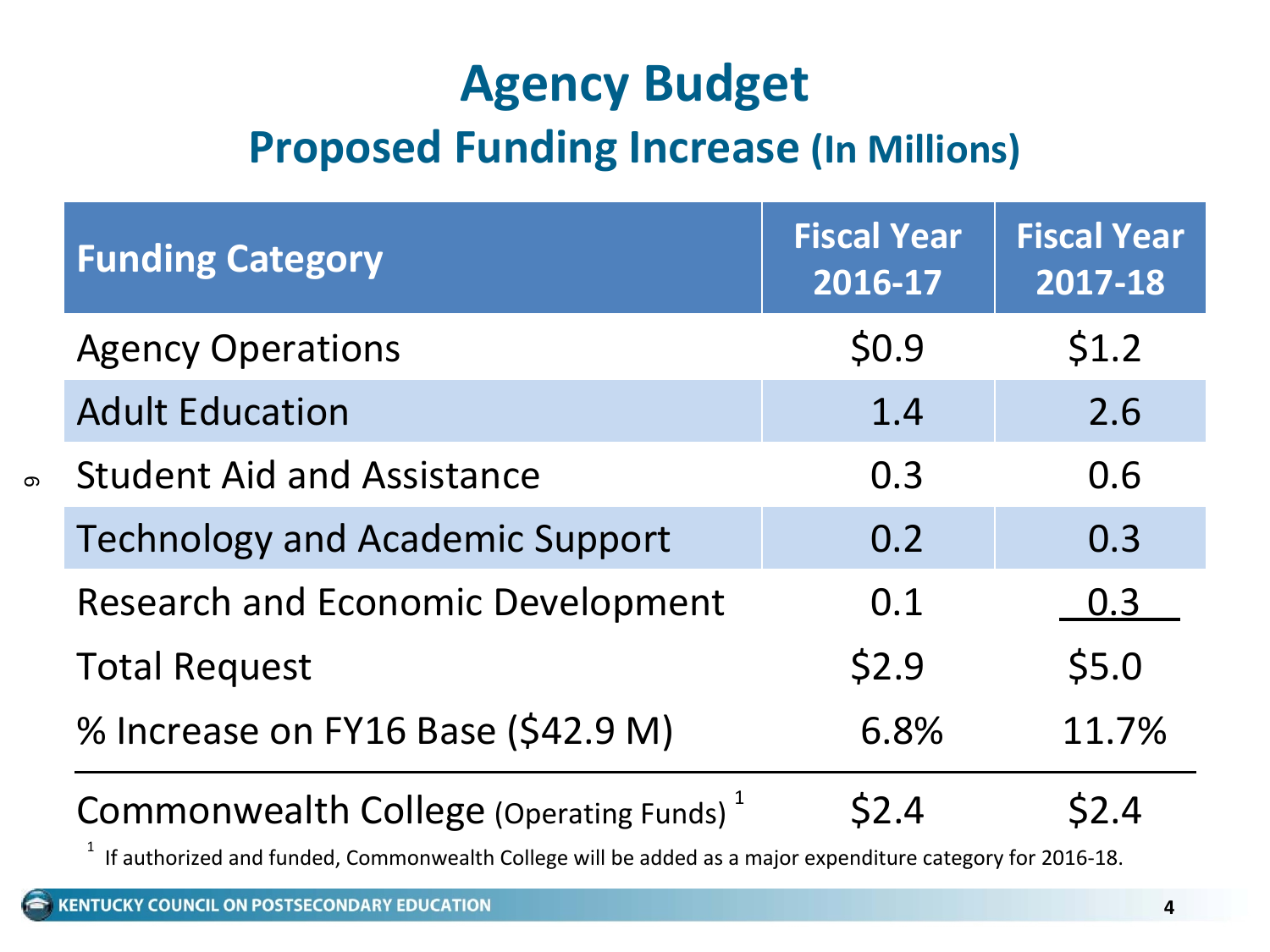Council on Postsecondary Education<br>
2016-18 Biennial Budget Recommendation<br>
2016-18 Draft - For Discussion Only 2016-18 Biennial Budget Recommendation Proposed Performance Funding Metrics **University of Kentucky**

|                                                                    | 2016-18             | 2018-20      |
|--------------------------------------------------------------------|---------------------|--------------|
|                                                                    | Biennium            | Biennium     |
| Proposed Metric                                                    | <b>Point Values</b> | Point Values |
| 1) Baccalaureate Degrees                                           |                     |              |
| <b>Total Degrees Conferred</b>                                     | 1.000               | 1.000        |
| <b>URM Degrees Conferred</b>                                       | 0.330               | 0.250        |
| Low-Income Degrees Conferred                                       | 0.330               | 0.250        |
| 2) Retention Rate ( $1st$ to $2nd$ Year)                           |                     |              |
| <b>Total Cohort</b>                                                | 1.000               | 1.000        |
| <b>URM Cohort</b>                                                  | 0.330               | 0.250        |
| Low-Income Cohort                                                  | 0.330               | 0.250        |
| 3) Progression                                                     |                     |              |
| Number of Students (60 - 89 hours)                                 |                     |              |
| <b>Total Students</b>                                              | 0.500               | 0.500        |
| <b>URM Students</b>                                                | 0.170               | 0.125        |
| Low-Income Students                                                | 0.170               | 0.125        |
| Number of Students (90+ hours)                                     |                     |              |
| <b>Total Students</b>                                              | 0.500               | 0.500        |
| <b>URM Students</b>                                                | 0.170               | 0.125        |
| Low-Income Students                                                | 0.170               | 0.125        |
| $-OR -$                                                            |                     |              |
| 3) Progression                                                     |                     |              |
| Percent of Second Year and Above Students Who Earn 30+ Credit      |                     |              |
| Hours in One Year                                                  |                     |              |
| Percent of Total Students (2nd Year+)                              | 1.000               | 1.000        |
| Percent of URM Students (2nd Year+)                                | 0.330               | 0.250        |
| Percent of Low-Income Students (2nd Year+)                         | 0.330               | 0.250        |
| 4) Graduation Rate (6-Year)                                        |                     |              |
| <b>Total Cohort</b>                                                |                     | 1.000        |
| <b>URM Cohort</b>                                                  |                     | 0.250        |
| Low-Income Cohort                                                  |                     | 0.250        |
| 5) Sector Specific Metric                                          |                     |              |
| Research Expenditures (Specific definition is under consideration) | 1.000               | 1.000        |
| 6) Institution Specific Metric-                                    |                     |              |
| Healthcare-related metric (Definition is under consideration)      | 1.000               | 1.000        |
| <b>Total Points</b>                                                | 7.000               | 8.000        |
| <b>URM Points</b>                                                  | 1.000               | 1.000        |
| Low-Income Points                                                  | 1.000               | 1.000        |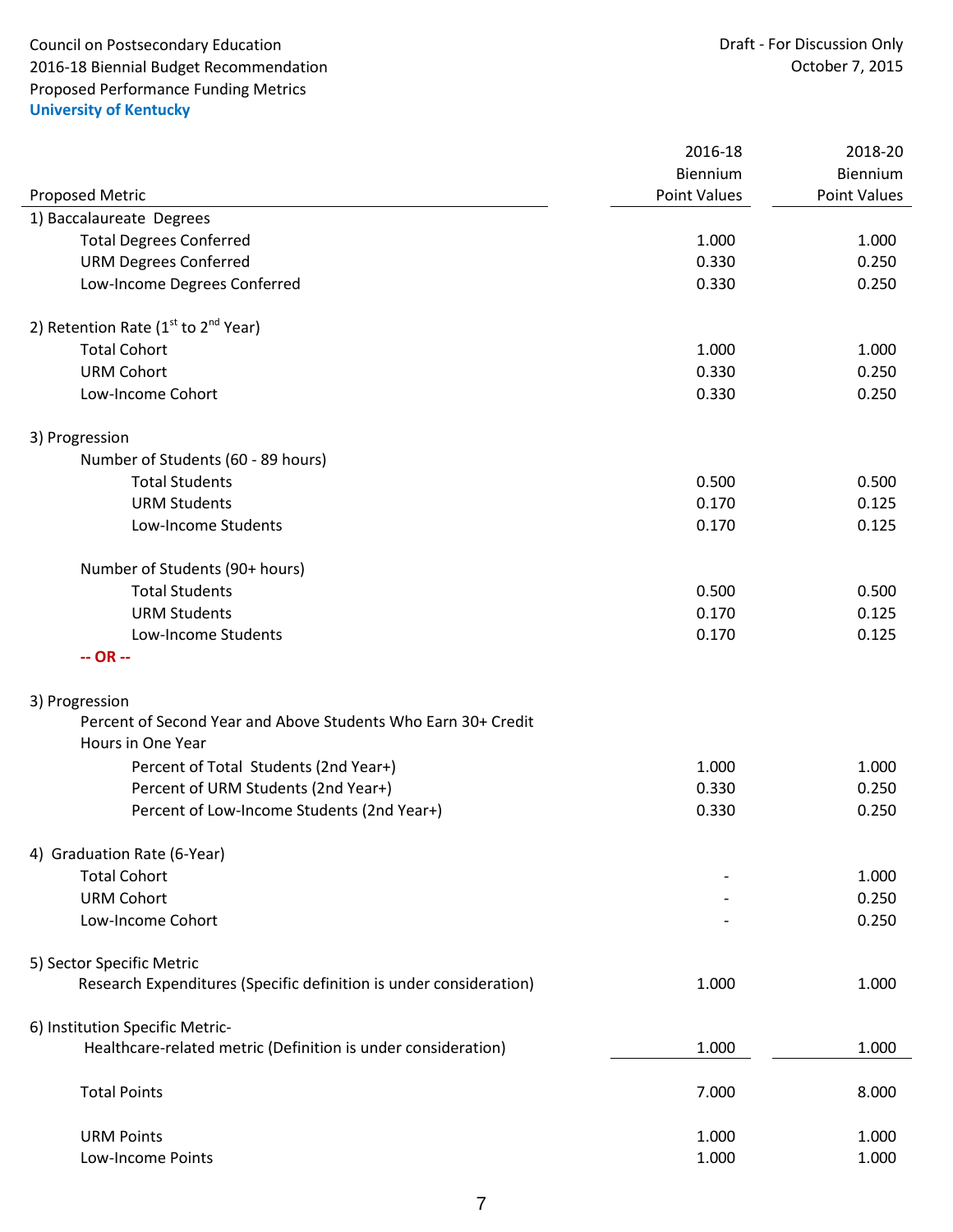Council on Postsecondary Education **Council on Postsecondary Education** Draft - For Discussion Only<br>2016-18 Biennial Budget Recommendation **Draft - Exercise Council on August 2016** 2016-18 Biennial Budget Recommendation Proposed Performance Funding Metrics **University of Louisville**

|                                                                 | 2016-18      | 2018-20      |
|-----------------------------------------------------------------|--------------|--------------|
|                                                                 | Biennium     | Biennium     |
| <b>Proposed Metric</b>                                          | Point Values | Point Values |
| 1) Baccalaureate Degrees                                        |              |              |
| <b>Total Degrees Conferred</b>                                  | 1.000        | 1.000        |
| <b>URM Degrees Conferred</b>                                    | 0.330        | 0.250        |
| Low-Income Degrees Conferred                                    | 0.330        | 0.250        |
| 2) Retention Rate ( $1st$ to $2nd$ Year)                        |              |              |
| <b>Total Cohort</b>                                             | 1.000        | 1.000        |
| <b>URM Cohort</b>                                               | 0.330        | 0.250        |
| Low-Income Cohort                                               | 0.330        | 0.250        |
| 3) Progression                                                  |              |              |
| Number of Students (60 - 89 hours)                              |              |              |
| <b>Total Students</b>                                           | 0.500        | 0.500        |
| <b>URM Students</b>                                             | 0.170        | 0.125        |
| Low-Income Students                                             | 0.170        | 0.125        |
| Number of Students (90+ hours)                                  |              |              |
| <b>Total Students</b>                                           | 0.500        | 0.500        |
| <b>URM Students</b>                                             | 0.170        | 0.125        |
| Low-Income Students                                             | 0.170        | 0.125        |
| $-OR -$                                                         |              |              |
| 3) Progression                                                  |              |              |
| Percent of Second Year and Above Students Who Earn 30+ Credit   |              |              |
| Hours in One Year                                               |              |              |
| Percent of Total Students (2nd Year+)                           | 1.000        | 1.000        |
| Percent of URM Students (2nd Year+)                             | 0.330        | 0.250        |
| Percent of Low-Income Students (2nd Year+)                      | 0.330        | 0.250        |
| 4) Graduation Rate (6-Year)                                     |              |              |
| <b>Total Cohort</b>                                             |              | 1.000        |
| <b>URM Cohort</b>                                               |              | 0.250        |
| Low-Income Cohort                                               |              | 0.250        |
| 5) Sector Specific Metric                                       |              |              |
| Research Expenditures (specific definition under consideration) | 1.000        | 1.000        |
| 6) Institution Specific Metric                                  |              |              |
| <b>Clinical Trial Revenue</b>                                   | 1.000        | 1.000        |
| <b>Total Points</b>                                             | 7.000        | 8.000        |
| <b>URM Points</b>                                               | 1.000        | 1.000        |
| Low-Income Points                                               | 1.000        | 1.000        |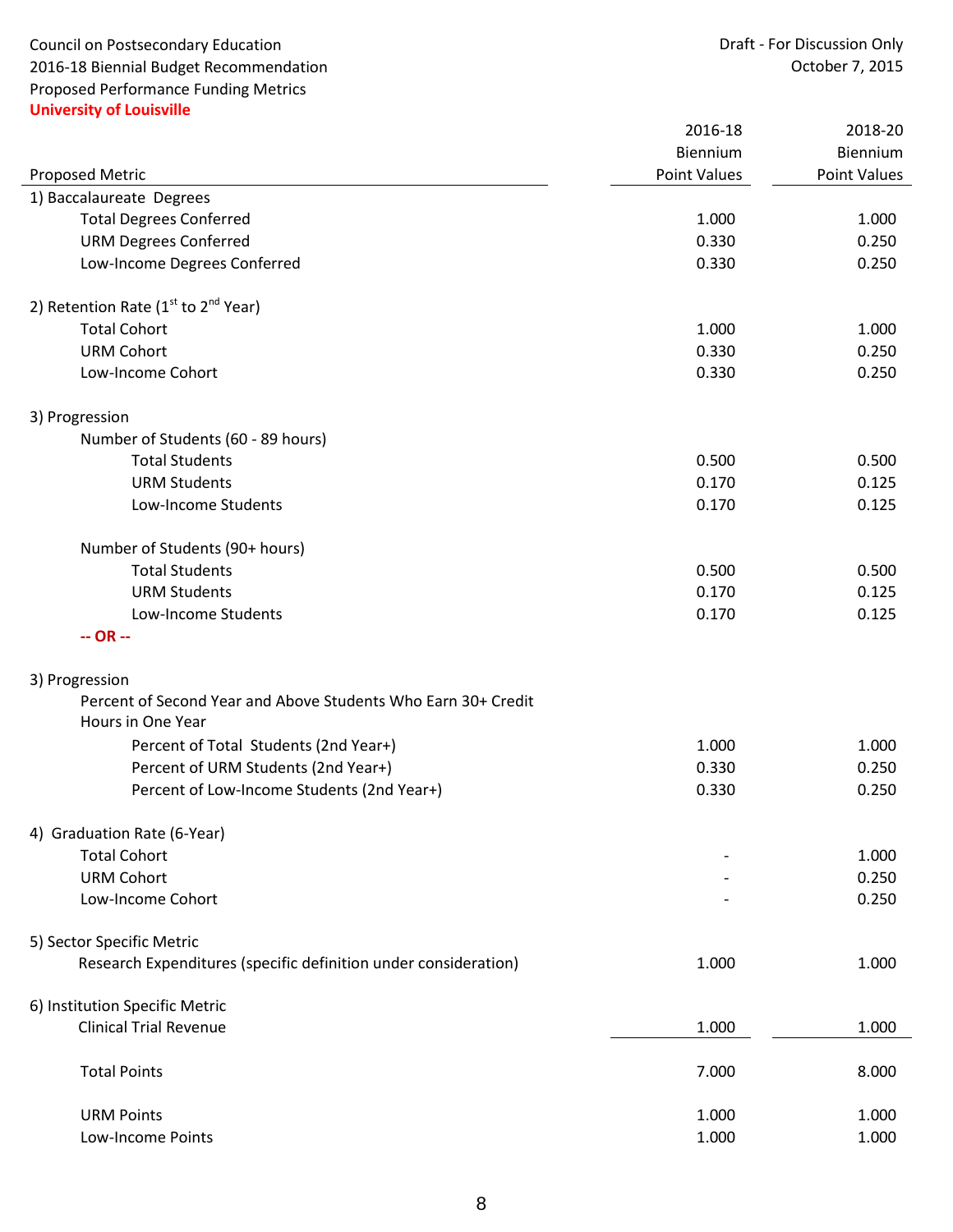Council on Postsecondary Education<br>
2016-18 Biennial Budget Recommendation<br>
2016-18 October 7, 2015 2016-18 Biennial Budget Recommendation Proposed Performance Funding Metrics **Comprehensive Universities**

|                                          | 2016-18             | 2018-20             |
|------------------------------------------|---------------------|---------------------|
|                                          | Biennium            | Biennium            |
| Proposed Metric                          | <b>Point Values</b> | <b>Point Values</b> |
| <b>Baccalaureate Degrees</b><br>1)       |                     |                     |
| <b>Total Degrees Conferred</b>           | 1.000               | 1.000               |
| <b>URM Degrees Conferred</b>             | 0.330               | 0.250               |
| Low-Income Degrees Conferred             | 0.330               | 0.250               |
| 2) Retention Rate ( $1st$ to $2nd$ Year) |                     |                     |
| <b>Total Cohort</b>                      | 1.000               | 1.000               |
| <b>URM Cohort</b>                        | 0.330               | 0.250               |
| Low-Income Cohort                        | 0.330               | 0.250               |
| 3) Progression                           |                     |                     |
| Number of Students (60 - 89 hours)       |                     |                     |
| <b>Total Students</b>                    | 0.500               | 0.500               |
| <b>URM Students</b>                      | 0.170               | 0.125               |
| Low-Income Students                      | 0.170               | 0.125               |
| Number of Students (90+ hours)           |                     |                     |
| <b>Total Students</b>                    | 0.500               | 0.500               |
| <b>URM Students</b>                      | 0.170               | 0.125               |
| Low-Income Students                      | 0.170               | 0.125               |
| 4) Graduation Rate (6-Year)              |                     |                     |
| <b>Total Cohort</b>                      |                     | 1.000               |
| <b>URM Cohort</b>                        |                     | 0.250               |
| Low-Income Cohort                        |                     | 0.250               |
| 5) Sector-Specific Metric                |                     |                     |
| <b>STEM+H Degrees</b>                    | 1.000               | 1.000               |
| $-0r -$                                  |                     |                     |
| 5) Sector-Specific Metric                |                     |                     |
| <b>STEM Degrees</b>                      | 0.500               | 0.500               |
| <b>Health Degrees</b>                    | 0.500               | 0.500               |
| 6) Institution-Specific Metric           |                     |                     |
| TBD - Proposals due to CPE on October 16 | 1.000               | 1.000               |
| <b>Total Points</b>                      | 7.000               | 8.000               |
| <b>URM Points</b>                        | 1.000               | 1.000               |
| Low-Income Points                        | 1.000               | 1.000               |